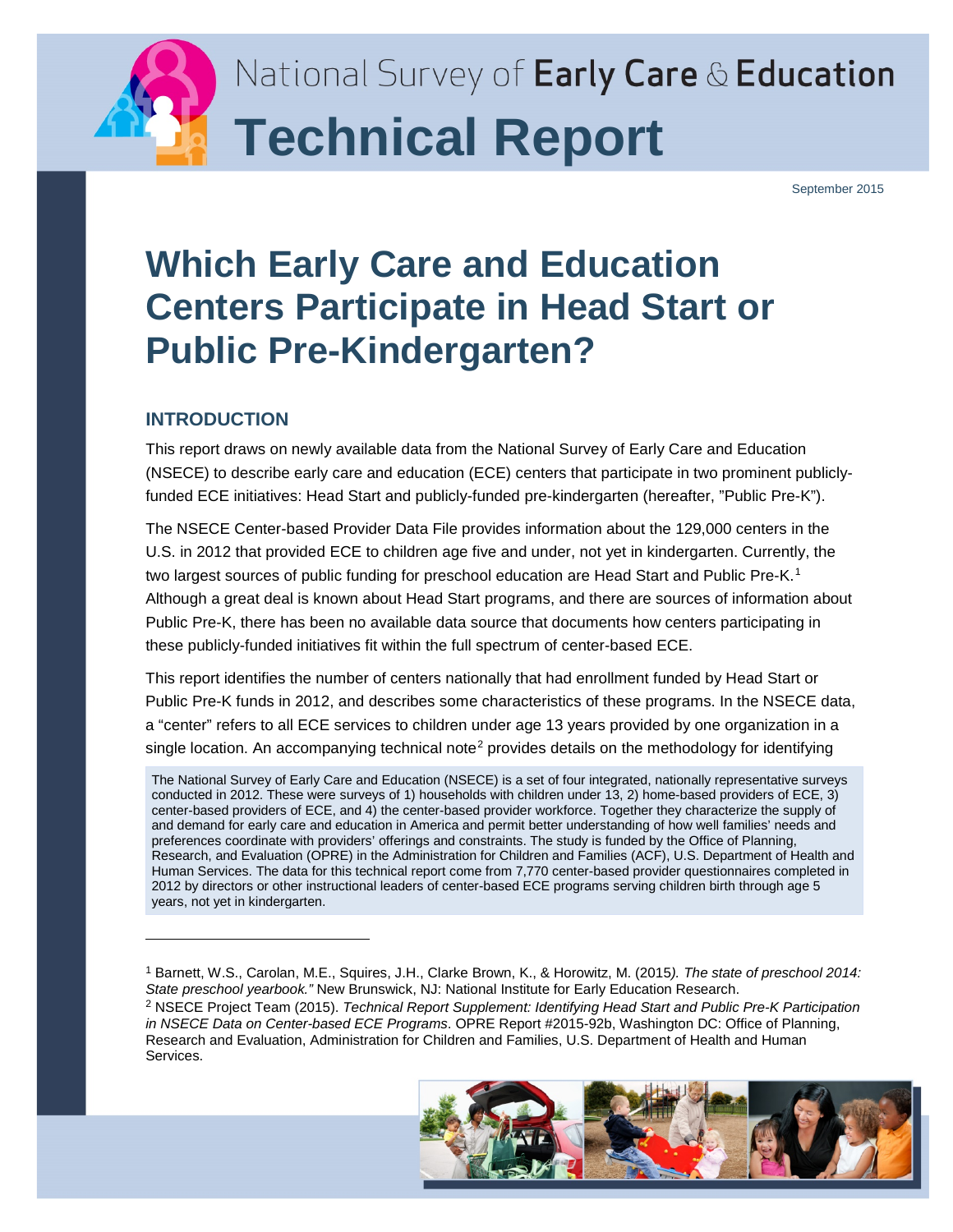programs as participating in these two ECE initiatives, and explains some issues pertaining to analyses of NSECE data regarding programs' participation in Head Start and Public Pre-K.

For the purposes of this report, we designate as Public Pre-K any state- or locally-funded center-based ECE, as long as those funds are not fully embedded within a federal program such as Child Care Development Fund (CCDF), Title I, or Head Start. All analyses in this fact sheet pertain to centers serving at least one child birth through five years old, not yet in kindergarten. As described below, centers receiving Head Start or Public Pre-K funds are a group in terms of size, auspice, mix of funding, and other characteristics, as is true of the broader pool of all center-based programs serving young children nationally.

## **HOW MANY ECE CENTERS PARTICIPATE IN HEAD START OR PUBLIC PRE-K?**

Using NSECE data, we can classify each ECE center in the U.S. into three categories for each initiative (Head Start or Public Pre-K).<sup>[3](#page-1-0)</sup> The center may:

- report at least one child whose enrollment is funded by the initiative,
- be listed in state or national records as participating in that initiative, but not currently report any children whose enrollment is funded by the initiative, or
- report no funding from the initiative and not be listed as participating in it.

A center that reports funding for at least one child from an initiative is described in this document as participating in that initiative.

Exhibit 1 reports centers' participation in Head Start and Public Pre-K separately according to this classification. Of approximately 129,000 ECE centers, 22,300 centers report having Head Start funding to serve at least one child. A small number of centers that were listed in administrative records as offering Head Start services (1,800 centers) did not report Head Start funding for any of the children served at the time of the NSECE interview. (Some centers were not able to report on any of their funding streams.) The vast majority of ECE centers in the country report that they do not receive Head Start funding (i.e., 105,000 out of 129,000 centers nationwide).

|                         | <b>Funding from</b><br><b>Initiative Reported</b> | <b>Listed in</b><br>administrative records<br>as participating/No<br>funding reported | <b>Not listed as</b><br>participating/No<br>funded children<br>reported |
|-------------------------|---------------------------------------------------|---------------------------------------------------------------------------------------|-------------------------------------------------------------------------|
| <b>Head Start</b>       | 22,300                                            | 1.800                                                                                 | 105.000                                                                 |
| Public Pre-Kindergarten | 35,700                                            | 19.200                                                                                | 74.400                                                                  |

#### **Exhibit 1. Indicators of Head Start or Public Pre-K Participation among ECE Centers**

Source: NSECE Center-based Provider Questionnaire. Totals do not match due to rounding. Estimates describe all 129,000 center-based ECE providers in 2012.

Almost 36,000 centers report receiving Public Pre-K funding. A substantial number of centers, 19,200, that are listed in administrative records as participating in Public Pre-K, do not report any current Public Pre-K funding.

ECE Centers Participating in Head Start/Public Pre-K Page | 2

<span id="page-1-0"></span><sup>&</sup>lt;sup>3</sup> NSECE standard practice uses the term, "center-based program" to mean all ECE services to children under age 13 years provided by one organization in a single location. Because of the multiple meanings of the term 'program' in the context of Head Start and Public Pre-K, this document uses 'center' to indicate a single facility providing ECE, and 'initiative' to describe the Head Start and Public Pre-K funding sources. All references to centers include ECE in elementary schools as well as in community-based settings.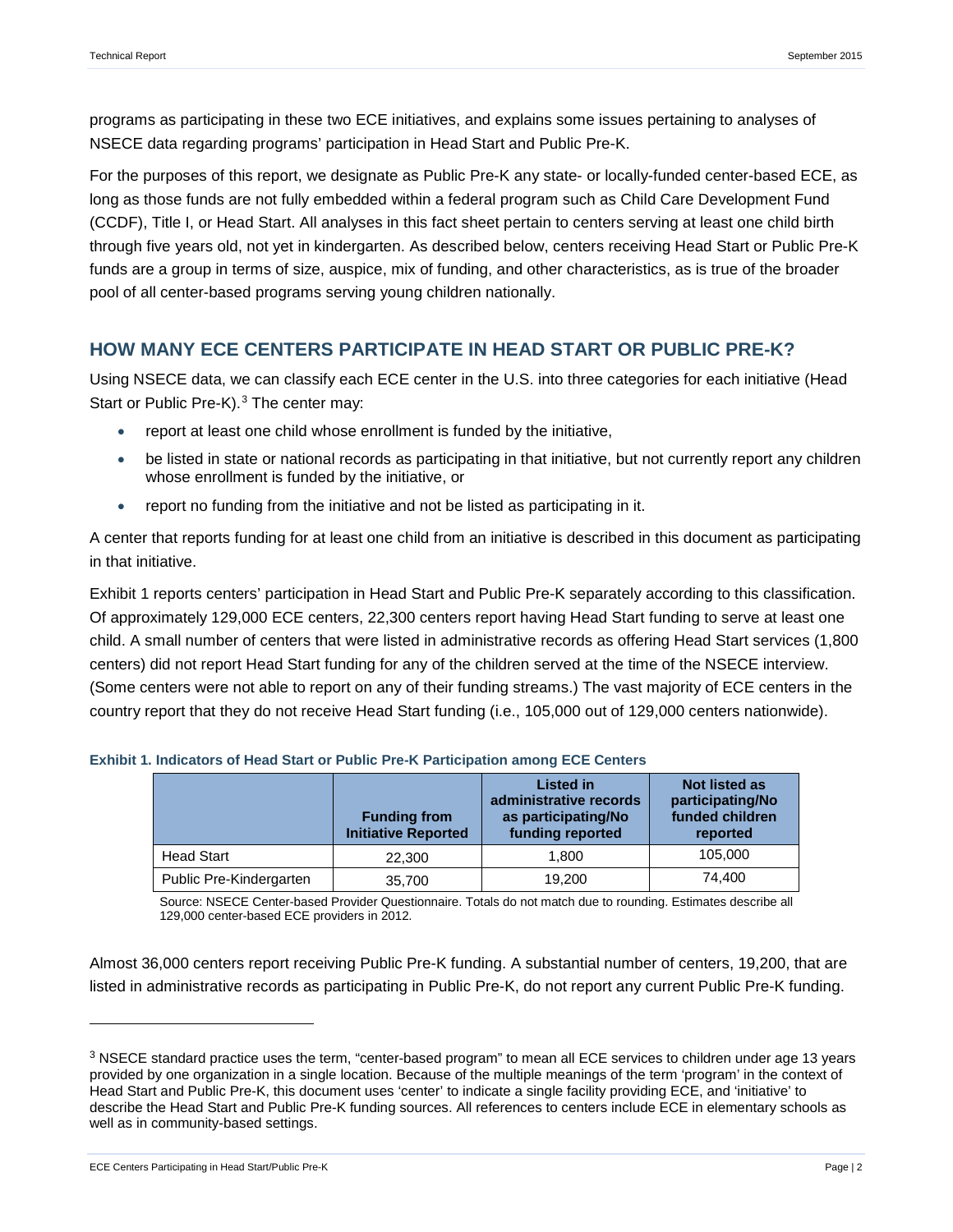These could, for example, be centers in states with voucher-style Public Pre-K funding, so that a center is authorized to receive a voucher-carrying child, but may not have had such an enrolled child at the time of the interview.

For both initiatives, the largest group of centers are those not participating (e.g., 105,000 of 129,000 centers not participating in Head Start, and 74,400 of 129,000 not associated with Public Pre-K, either through currently funded enrollment or being listed in rolls of Public Pre-K providers).

Overall, 72 percent of centers reported receiving some government funding, whether from local, state, or federal sources. [4](#page-2-0) Exhibit 2 examines the overlap of centers' participation in Head Start and Public Pre-K programs: to what extent do the same centers participate in both, only one, or neither? We see that 6 percent of all ECE centers report funding from both Head Start and Public Pre-K, 11 percent of centers have only Head Startfunded enrollment (but no Public Pre-K), and 22 percent of all ECE centers report receiving Public Pre-K funding (but no Head Start). Combining these three groups, 39 percent of ECE centers have some currently funded enrollment in Head Start or Public Pre-K. These centers would be subject to Head Start and relevant Public Pre-K standards for at least some portion of their services, such as a single classroom or for a designated classroom teacher. The remaining 61 percent of ECE centers do not have any funded enrollment from either initiative. Even these centers may be 'listed' as participating in Head Start or Public Pre-K, but with no currently funded enrollment, or they may participate in other publicly-funded initiatives such as the Child Care Development Fund's child care subsidies.

| Program reports enrollment funded by | <b>Number of Programs</b> | % of all Programs |
|--------------------------------------|---------------------------|-------------------|
| Head Start and Public Pre-K          | 7.800                     | 6.0               |
| Head Start (no Public Pre-K)         | 14.500                    | 11.2              |
| Public Pre-K (no Head Start)         | 28,000                    | 21.7              |
| Neither Head Start nor Public Pre-K  | 79.000                    | 61.1              |

**Exhibit 2. Combinations of Head Start and Public Pre-K Participation among ECE Centers** 

Source: NSECE Center-based Provider Questionnaire. Totals do not match due to rounding. Estimates describe all 129,000 centerbased ECE providers in 2012.

Exhibit 3 describes some features of the Head Start and Public Pre-K enrollments of centers participating in these two initiatives. The NSECE definition of center can differ from other commonly used terms.<sup>[5](#page-2-1)</sup> In the NSECE, one center may have multiple offerings for children. For example, in the first row of Exhibit 3, we see that among centers reporting both Head Start and Public Pre-K enrollments, Head Start funds support the enrollment of 60 percent of their children birth through age 5 years. This percentage increases to 90 percent among centers reporting Head Start but no Public Pre-K participation. The remaining children served by the center but not funded by Head Start may be from a different age group, privately funded, or funded by other public dollars. For example, we may have a community organization that operates a Head Start program and

<span id="page-2-1"></span><span id="page-2-0"></span><sup>4</sup> NSECE Team (2014). *Characteristics of Center-based Early Care and Education Programs: Initial Findings from the National Survey of Early Care and Education (NSECE).* OPRE Report #2014-73a, Washington DC: Office of Planning, Research and Evaluation, Administration for Children and Families, U.S. Department of Health and Human Services. <sup>5</sup> The most commonly referenced data on Head Start programs come from the Program Information Report [http://eclkc.ohs.acf.hhs.gov/hslc/data/pir.](http://eclkc.ohs.acf.hhs.gov/hslc/data/pir) The NSECE data are not comparable to that data source because our counts are based on single sites and all ECE services provided to children under age 13 years at those sites. PIR data are for grantees, which could include multiple sites, and describe only Head Start/Early Head Start services.

ECE Centers Participating in Head Start/Public Pre-K Page | 3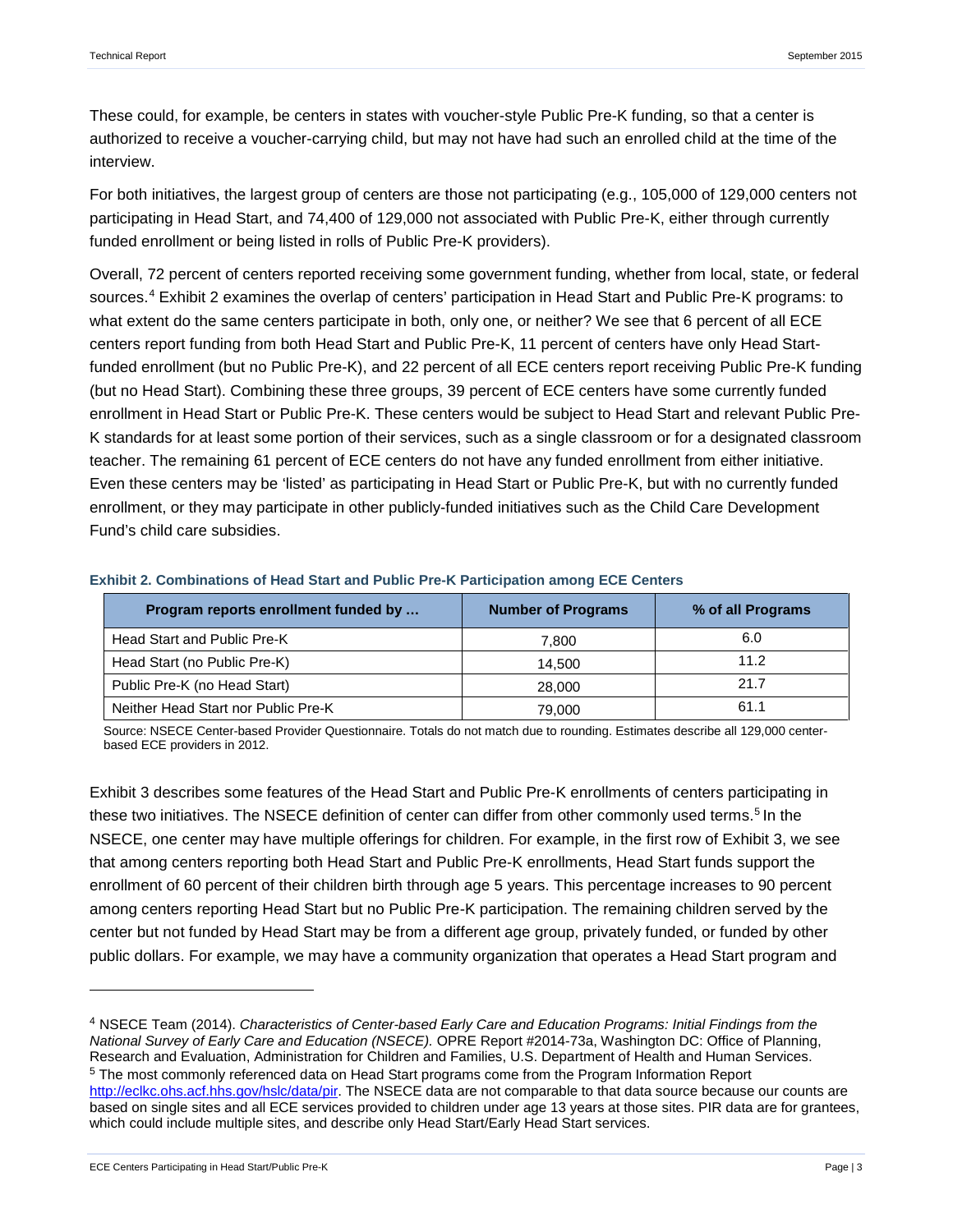also has a private-pay preschool in the same building. This organization would appear as one center in the NSECE data, perhaps with half of its children under 5 being supported by Head Start funds. We can similarly look at the percentage of children birth through age 5 years who are funded by Public Pre-K dollars; about half of children are Public Pre-K funded in centers that report both Head Start and Public Pre-K funding, while 70 percent are Public Pre-K funded when there is no Head Start participation by the center. These proportions make clear that many centers participating in Head Start or Public Pre-K are also operating ECE programming outside of these two initiatives.

| <b>Head Start and Public Pre-K Enrollments</b>                 |                                              |                                        |                                        |                                                                |  |  |  |
|----------------------------------------------------------------|----------------------------------------------|----------------------------------------|----------------------------------------|----------------------------------------------------------------|--|--|--|
| <b>Center Characteristic</b>                                   | <b>Head Start and</b><br><b>Public Pre-K</b> | <b>Head Start</b><br>(no Public Pre-K) | <b>Public Pre-K</b><br>(no Head Start) | <b>Neither</b><br><b>Head Start nor</b><br><b>Public Pre-K</b> |  |  |  |
| Percentage of 0-5 year<br>enrollment funded by Head Start      | 60                                           | 90                                     |                                        | 0                                                              |  |  |  |
| Percentage of 0-5 year<br>enrollment funded by Public<br>Pre-K | 50                                           |                                        | 70                                     | 0                                                              |  |  |  |
| <b>Total Head Start-funded</b><br>enrollment                   | 470.000                                      | 726,000                                | 0                                      | 0                                                              |  |  |  |
| Total Public Pre-K funded<br>enrollment                        | 268,000                                      | 0                                      | 787.000                                | 0                                                              |  |  |  |

#### **Exhibit 3. Head Start and Public Pre-K Enrollments among Participating Centers**

Source: NSECE Center-based Provider Questionnaire. Estimates describe the 129,000 center-based ECE providers in 2012.

Altogether, the centers report almost 1.2 million children in Head Start funded enrollment, and 1.1 million children in Public Pre-K funded enrollment. The NSECE data do not allow us to determine how many of these children may be funded by both programs. The number of Head Start funded children reported exceeds the number of slots funded by the federal Administration for Children and Families. The discrepancy may be due to such issues as differences in counts of children versus slots, funding of Head Start by states, timing of data reports over several months, or survey response error.

## **WHAT TYPES OF CENTERS PARTICIPATE IN HEAD START OR PUBLIC PRE-K?**

Having identified centers' combinations of Head Start and Public Pre-K participation, we now turn to the characteristics of these centers. Exhibit 4 reports on the same four groups of centers as those in Exhibit 2. As we saw there, the number of centers in each group varies widely from 7,800 centers participating in both initiatives to 79,000 centers not participating in either initiative. The characteristics displayed in Exhibit 4 are primarily about the center itself, and not the care that it provides to children and their families. More detailed information about the characteristics of center-based providers is available in the brief, "Characteristics of Center-based ECE Programs" (NSECE Team, 2014), and about the care they provide in "Measuring Predictors of Quality" (NSECE Team, 2015).<sup>[6](#page-3-0)</sup>

ECE Centers Participating in Head Start/Public Pre-K Page | 4

<span id="page-3-0"></span><sup>6</sup> NSECE Project Team (2015). *Measuring Predictors of Quality in Early Care and Education Settings in the National Survey of Early Care and Education.* OPRE Report #2015-93, Washington, DC: Office of Planning, Research and Evaluation, Administration for Children and Families, U.S. Department of Health and Human Services.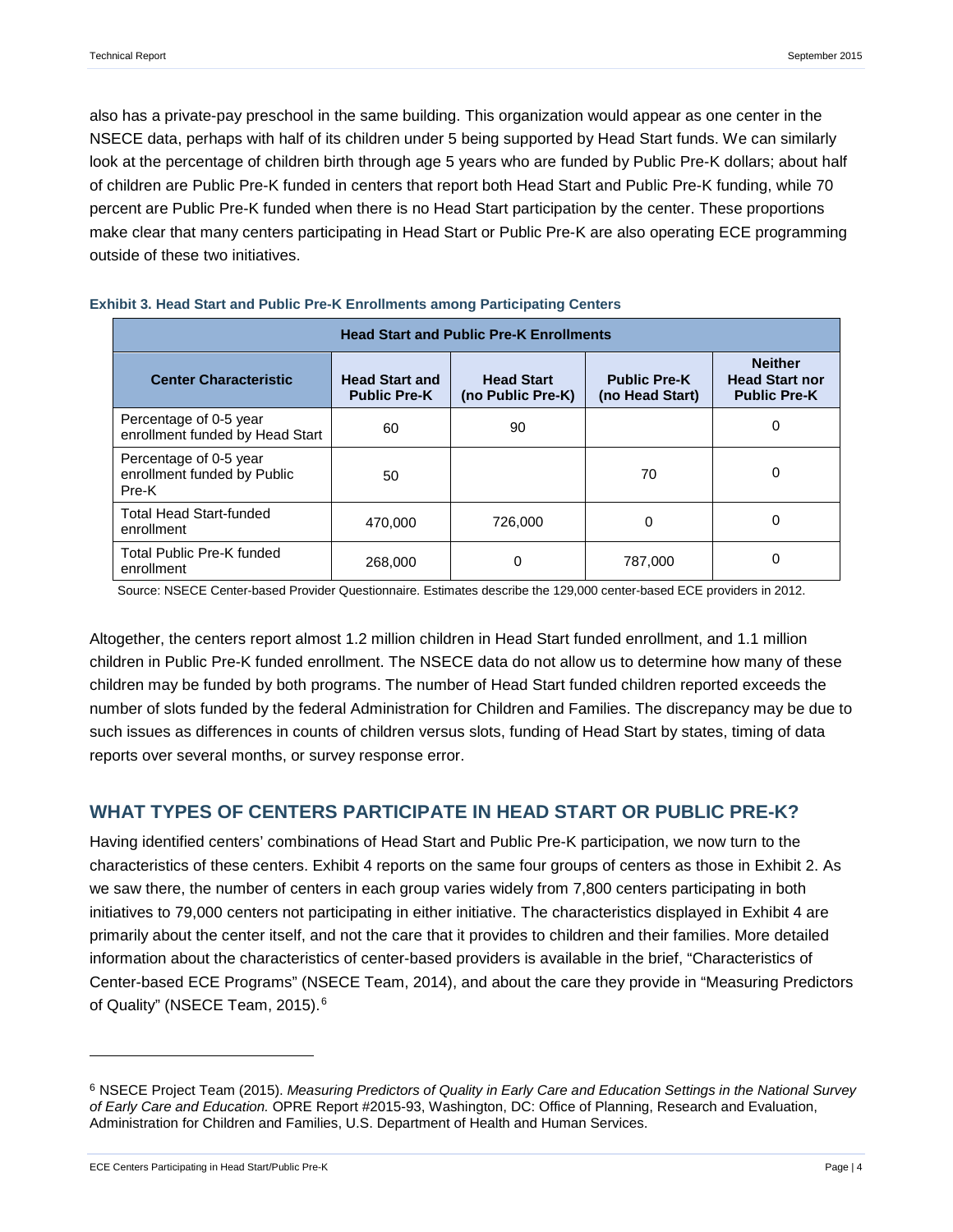| <b>Center</b><br><b>Characteristic</b>                  | <b>Head Start and</b><br><b>Public Pre-K</b> | <b>Head Start</b><br>(no Public Pre-K) | <b>Public Pre-K</b><br>(no Head Start) | <b>Neither</b><br><b>Head Start nor</b><br><b>Public Pre-K</b> |  |  |  |  |
|---------------------------------------------------------|----------------------------------------------|----------------------------------------|----------------------------------------|----------------------------------------------------------------|--|--|--|--|
| Auspice/Sponsorship/Extent of Public Funding            |                                              |                                        |                                        |                                                                |  |  |  |  |
| Not-for-profit                                          | 54.1                                         | 73.3                                   | 45.6                                   | 49.3                                                           |  |  |  |  |
| For-profit                                              | 9.8!                                         | 2.8!                                   | 28.3                                   | 41.9                                                           |  |  |  |  |
| Sponsored by a<br>public school district                | 21.3                                         | 6.4!                                   | 16.0                                   | 4.8                                                            |  |  |  |  |
| Predominantly public<br>funding                         | 83.5                                         | 73.6                                   | 49.0                                   | 10.1                                                           |  |  |  |  |
| Mixed public and<br>private funding                     | 14.8                                         | 25.8                                   | 44.6                                   | 36.2                                                           |  |  |  |  |
| Ages Served, Hours Served, Free Care, Total Enrollments |                                              |                                        |                                        |                                                                |  |  |  |  |
| Serving children 0 to<br>3 years                        | 35.2                                         | 30.4                                   | 46.4                                   | 65.5                                                           |  |  |  |  |
| Serving school-age<br>children                          | 26.6                                         | 15.5                                   | 45.1                                   | 47.3                                                           |  |  |  |  |
| Open 30 hours or<br>more                                | 74.3                                         | 49.5                                   | 69.1                                   | 72.9                                                           |  |  |  |  |
| Free to all parents                                     | 62.3                                         | 86.7                                   | 42.0                                   | 10.6                                                           |  |  |  |  |
| Total enrollment <<br>25 children                       | 22.4                                         | 24.8                                   | 20.3                                   | 21.5                                                           |  |  |  |  |
| Total enrollment $>=$<br>75 children                    | 39.8                                         | 24.1                                   | 37.2                                   | 30.5                                                           |  |  |  |  |

#### **Exhibit 4. Characteristics of ECE Centers by Head Start and/or Public Pre-K Participation**

Source: NSECE Center-based Provider Questionnaire. Estimates describe all 129,000 center-based ECE providers in 2012. Note: ! Interpret with caution due to sample size or standard error.

We begin with a set of characteristics about the organization and its revenue sources and sponsorship. NSECE classifies the auspice of a center as not-for-profit, for-profit, or run by a government agency (such as a city human services agency or a school district). About half of centers are not-for-profit except in the Head Start (no Public Pre-K) category, where almost three-quarters are not-for-profit. For-profit centers are permitted to participate in Head Start under very limited conditions; thus we see that no more than ten percent of centers with any Head Start participation are for-profit entities. In contrast, for-profits make up one in four centers providing Public Pre-K (without Head Start) and two in five centers not participating in either initiative. Centers may be sponsored by a public school district if a district has administrative oversight or reporting requirements or funds the center. The rates of centers being sponsored by a public school district are generally about five percent except for centers participating in Public Pre-K, either with or without Head Start. At least 16 percent of Public Pre-K funded centers are sponsored by a public school district.

By definition, the centers participating in Head Start or Public Pre-K are receiving public funds. Some centers are predominantly publicly funded, meaning that both of their top two revenue sources are public. Some centers have one public and one private source in their top two revenue sources. More than 70 percent of Head Start centers (with or without Public Pre-K) are predominantly publicly funded. About 50 percent of Public Pre-K with no Head Start are predominantly publicly funded. For centers participating in any combination of Head Start and/or Public Pre-K, the remaining centers are mixing public and private funds. Private funds could be tuition paid by parents, fundraising, or grants from non-governmental organizations. Among centers not participating in either initiative, 10 percent are predominantly publicly funded, and 36 percent receive a mix of public and private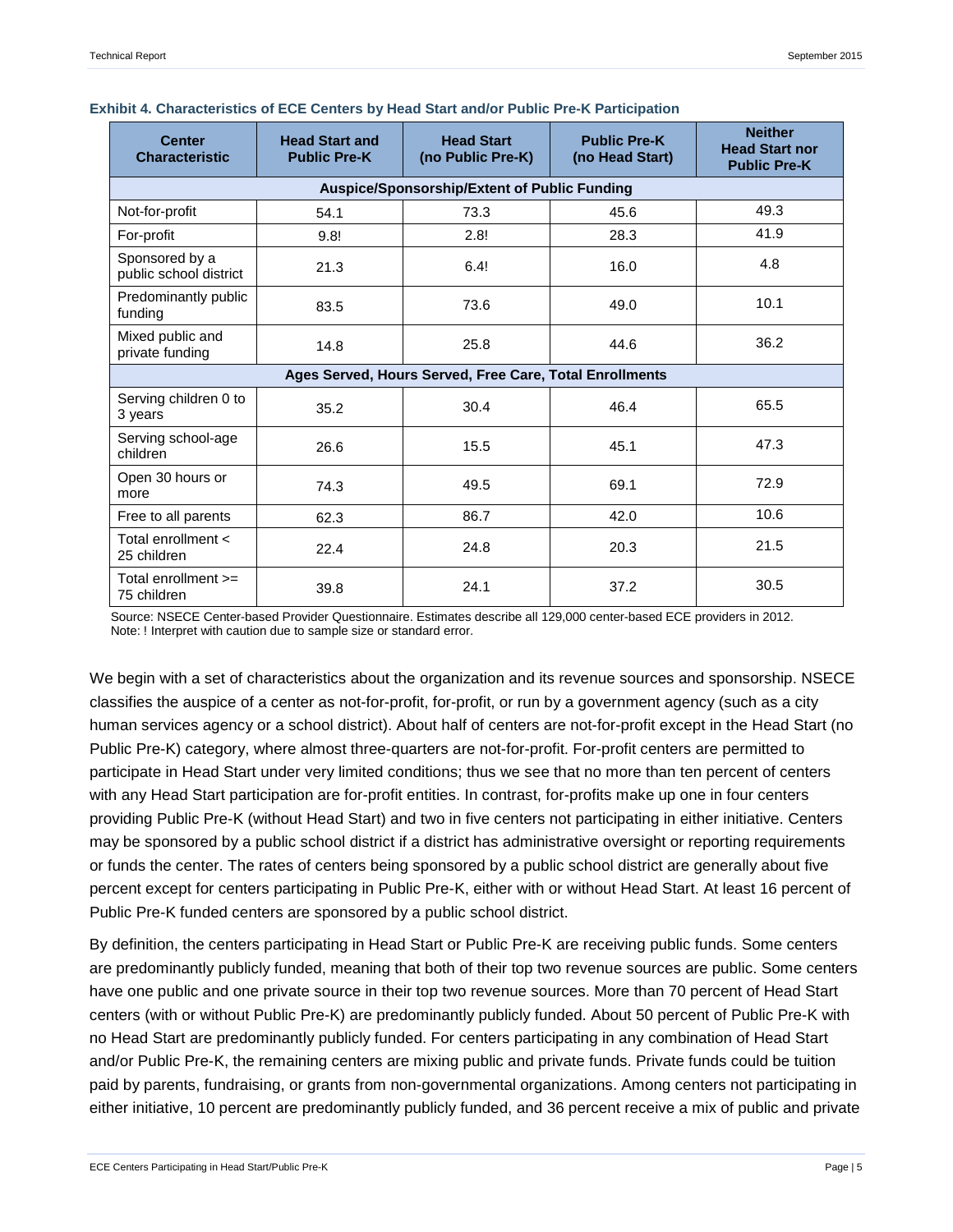funding. More than half of centers not participating in either initiative are exclusively privately funded, with no public money received.

Centers not participating in either initiative are substantially more likely to serve children 0 to 3 years old. This is consistent with the focus of both initiatives on children aged 3 through 5 years. Some Head Starts also serve children in the younger age category because of participation in Early Head Start, Migrant and Seasonal Head Start, or local partnerships to provide center-based care. Centers with any Head Start funding are much less likely to care for any school-age children, although centers with Public Pre-K funding more closely resemble centers with neither Head Start nor Public Pre-K funding.

Overall, about 70 percent of centers are open at least 30 hours weekly. Only Head Start centers with no Public Pre-K differ from this rate, with just about 50 percent of them open this long.

In Exhibit 3 above, we saw that centers participating in Head Start serve many non-Head Start children as well, including both young children and school-agers. Head Start services are free of charge to eligible families. We see that almost 90 percent of centers with Head Start (no Public Pre-K) offer care free to all families served. About 60 percent of centers offering both Public Pre-K and Head Start are free to all families served. There may be individual families receiving care at no cost in other centers. Among centers not participating in either initiative, 11 percent provide care free to all families enrolled in those centers.

Head Start or Public Pre-K participation does not seem to be associated with the likelihood of a center having fewer than 25 children altogether. There are more centers with at least 75 children enrolled among Public Pre-K funded centers, although the differences are small.

## **WHAT COMMUNITIES HAVE CENTERS THAT PARTICIPATE IN HEAD START AND PUBLIC PRE-K?**

Geographic location is one of many aspects that determine households' access to Head Start and Public Pre-K slots<sup>[7](#page-5-0)</sup>. Exhibits 5 and 6 describe centers located in different types of communities by their Head Start and Public Pre-K participation.

ECE Centers Participating in Head Start/Public Pre-K Page | 6

<span id="page-5-0"></span><sup>7</sup> Please see the NSECE summary data collection report (NSECE Project Team [2013]. *National Survey of Early Care and Education: Summary of Data Collection and Sampling Methodology,* OPRE Report #2013-46, Washington DC: Office of Planning, Research and Evaluation, Administration for Children and Families, U.S. Department of Health and Human Services) for information on the NSECE sample design and its potential to describe the supply of and demand for early care and education.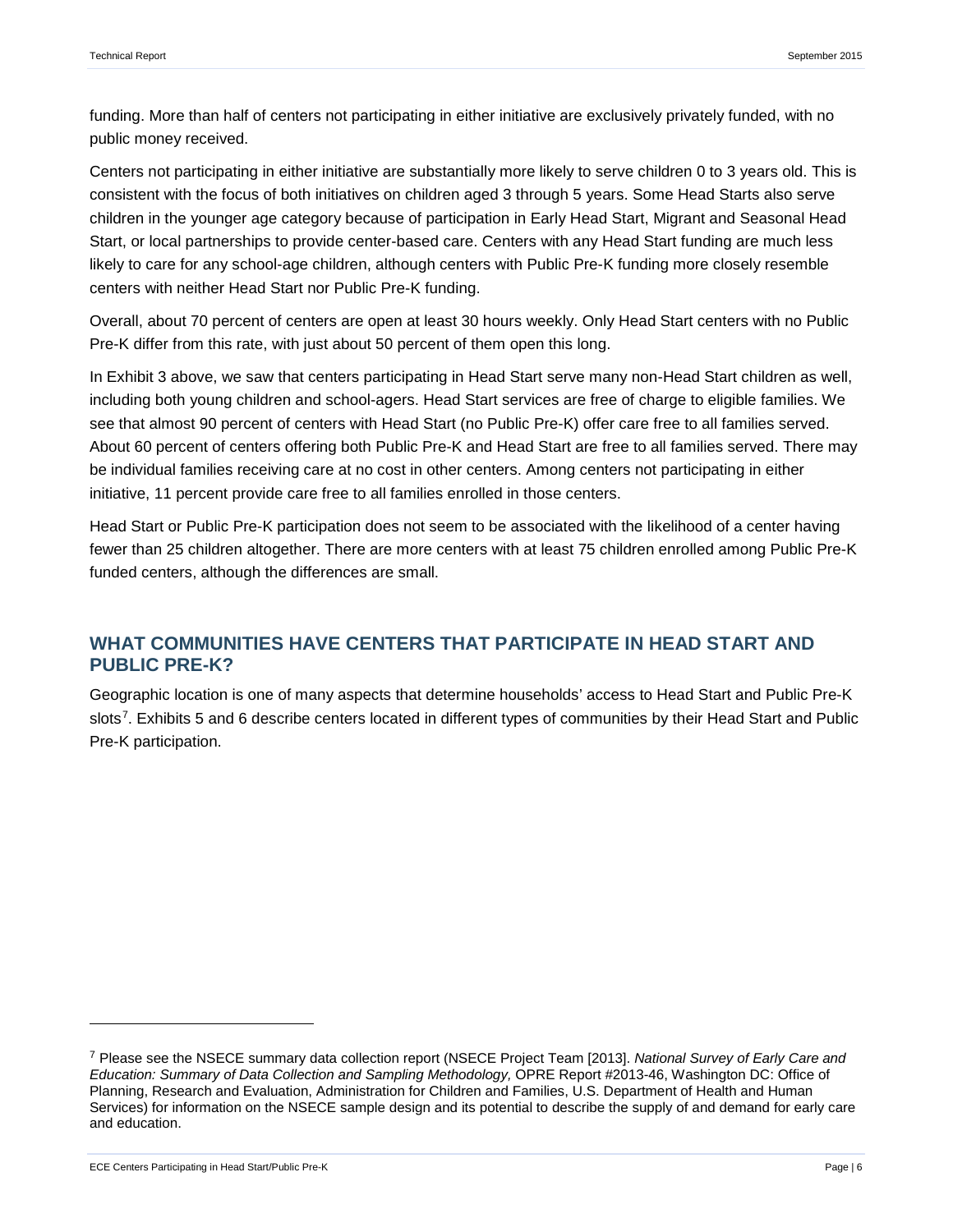

**Exhibit 5. Percentage of Centers in Low, Moderate, and High Poverty Areas, by Head Start and Public Pre-K Participation** 

Low poverty communities have less than 13 percent of their population in poverty.<sup>[8](#page-6-0)</sup> High-poverty communities have at least 20 percent of their population in poverty. Moderate-poverty communities fall between these two. Approximately 30 percent of centers in low-poverty communities participate in Head Start or Public Pre-K. In both moderate- and high-poverty communities, the proportion of centers participating in Head Start or Public Pre-K is higher, closer to 50 percent.

Exhibit 6 considers the urbanicity of communities. Communities in which 85 percent or more of the total population is urban are designated as high density urban, and those with less than 30 percent urban are designated as rural. Remaining communities (with percent urban between 30 and 85) are designated as moderate density urban). In both moderately and highly urban communities, the percentage of centers participating in Head Start or Public Pre-K lies between 30 and 40 percent. In rural communities, just about 50 percent of centers participate in Head Start or Public Pre-K.

j

Source: NSECE Center-based Provider Questionnaire. Estimates describe all 129,000 center-based ECE providers in 2012.

<span id="page-6-0"></span><sup>&</sup>lt;sup>8</sup> Populations in poverty are adjusted for proximity to the geographic center of the community and for census tract population under age 18.